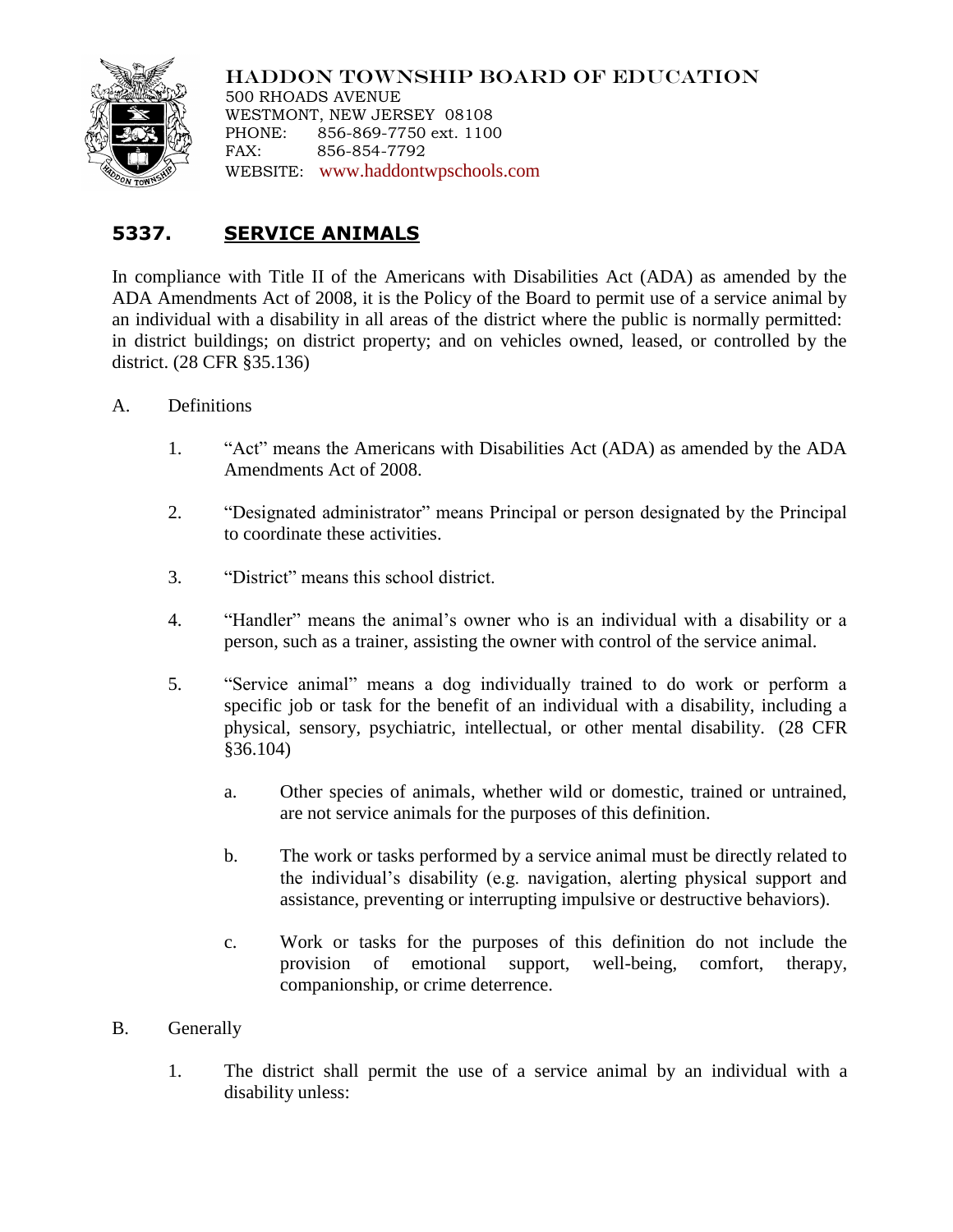- a. The animal is out of control and the animal's handler does not take effective action to control it;
- b. The animal is not housebroken.
- 2. A service animal shall have a harness, leash, or other tether, unless either the handler is unable because of a disability to use a harness, leash or other tether, or the use of a harness, leash, or other tether would interfere with the service animal's safe, effective performance of work or tasks, in which case the service animal must be otherwise under the handler's control (e.g. voice control, signals, or other effective means). (28 CFR §35.136(d))
- 3. If an animal is properly excluded, the district shall give the individual with a disability the opportunity to participate in the service, program, or activity without having the service animal on the premises. (28 CFR §35.136(b))
- 4. If there are places in the district where it is determined to be unsafe for a handler and service animal, reasonable accommodations will be provided to assure the individual with a disability has equal access to the activity.
- 5. Unless the need for a service animal is readily apparent, the individual with a disability or his/her parent will be required to provide the district with information that:
	- a. The service animal is required because of a disability; and
	- b. What work or task the animal has been trained to perform.
- 6. The district may not require documentation, including proof that the animal has been certified, trained, or licensed as a service animal; nor that the dog demonstrates its ability to perform the work or task. (28 CFR §35.136(f))
- 7. Individuals with a disability who have service animals are not exempt from local animal control or public health requirements.
- 8. Service animals must be licensed and registered in accordance with State and local laws.
- C. Delegation of Responsibility
	- 1. The district is not responsible for the care or supervision of a service animal, in accordance with 28 CFR §35.136(e).
		- a. The district is not responsible to pay for or provide a handler to aid the individual with a disability in the control of the service animal.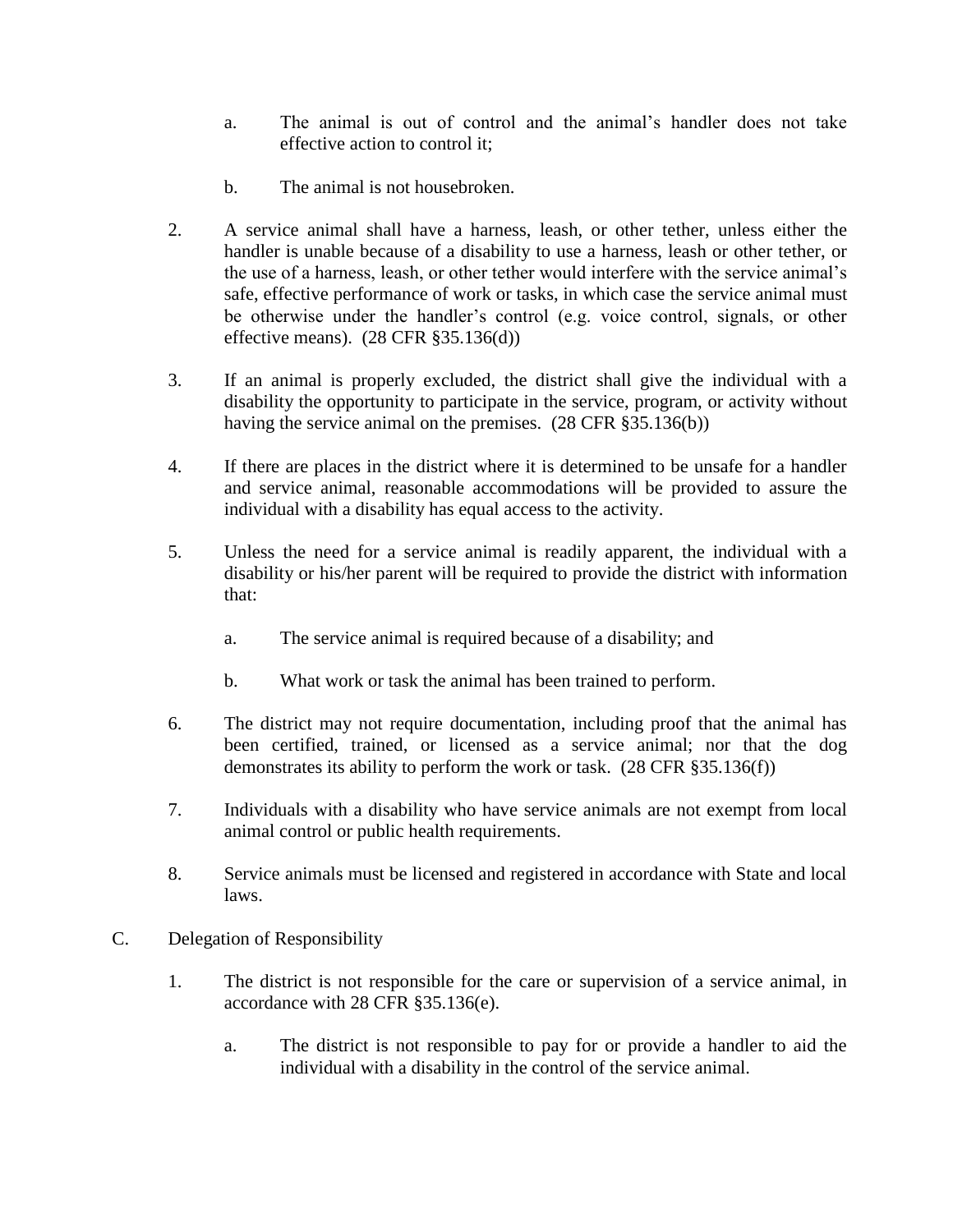- b. The district is responsible to provide assistance to an individual with a disability in performing the tasks required of the individual for the care and maintenance of the service animal.
- 2. If the district normally charges individuals for damage they cause, an individual with a disability may be charged for damage caused by his or her service animal. (28 CFR §35.136(h))
- 3. The district will designate relief areas for the service animal which will be included in mobility training and orientation of students and animals new to the school.
- D. Notification and Responsibilities
	- 1. In the event a service animal will be introduced as part of the school community, the designated administrator will develop a comprehensive implementation plan prior to introduction of the service animal into the school to include:
		- a. Notification to parents of students who may be in contact with the service animal;
		- b. Appropriate accommodations:
			- (1) For students who are allergic to the service animal; and/or
			- (2) For students who have fears regarding the service animal.
		- c. Appropriate etiquette regarding service animals to include:
			- (1) Never pet a service animal while it is working;
			- (2) Never feed a working service animal;
			- (3) Do not deliberately startle, tease, or taunt a service animal;
			- (4) Do not hesitate to ask the handler if he or she would like assistance regarding directions for navigating the facility.
	- 2. The use of a service animal introduced as part of the school community will require inclusion into the student's Individualized Education Plan (IEP) or the student's Section 504 Accommodation Plan.
	- 3. The district may request, but cannot require, the owner of a service animal introduced as part of the school community and, as included in the student's IEP or Section 504 Accommodation Plan, maintain liability insurance for the service animal. The School Business Administrator/Board Secretary will ensure the school district has appropriate insurance in the event a service animal is introduced as part of the school community.